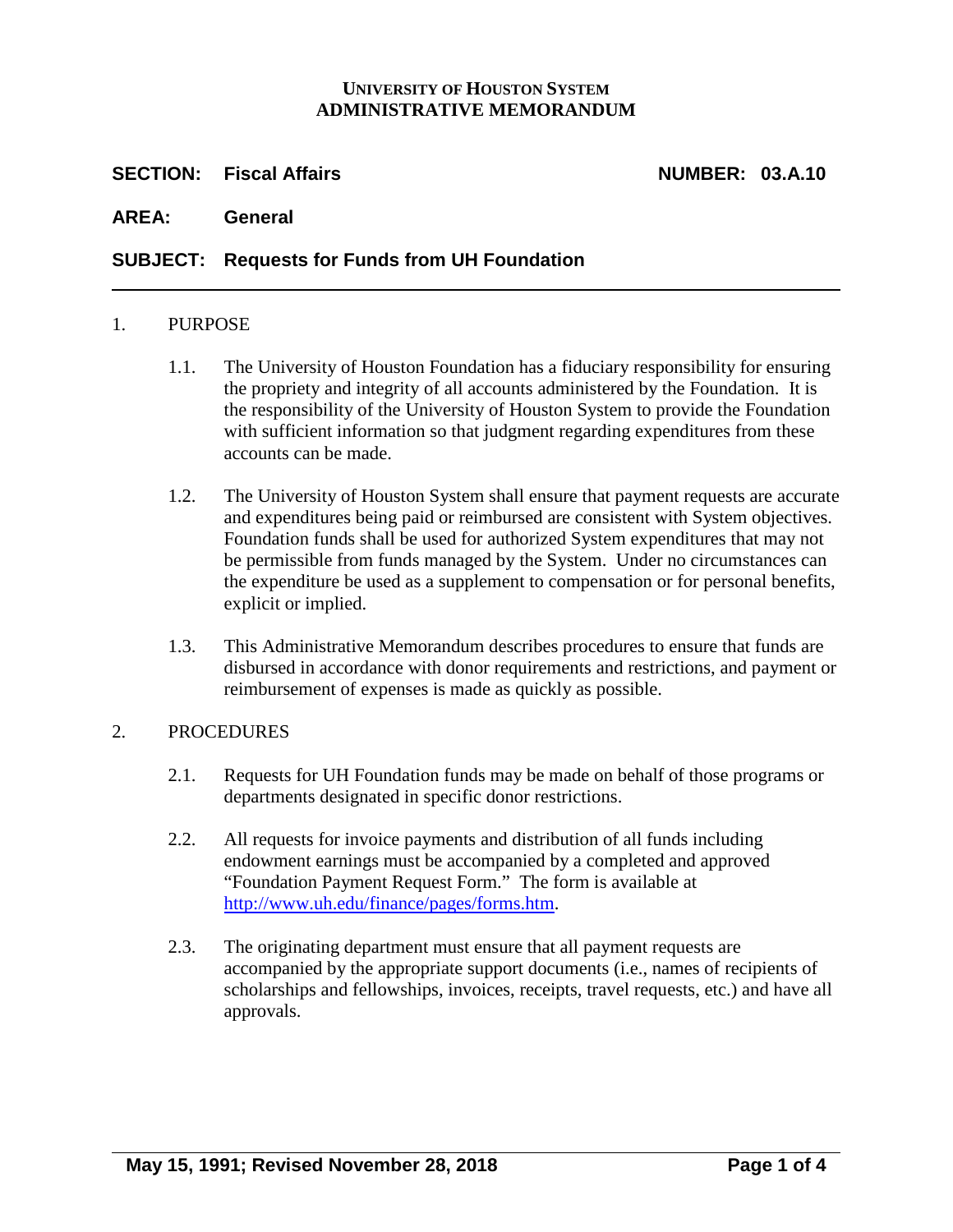2.4. At the beginning of each fiscal year, the component universities should furnish a listing of their certifying signatories to the Senior Vice Chancellor for Administration and Finance and the UH Foundation. Likewise, at the beginning of each fiscal year, University of Houston departments should furnish a listing of their certifying signatories to their division Vice Chancellor and UH Foundation. The certifying signatory's responsibility is to ensure that the appropriate administrator or other authorized personnel have signed the payment requests.

All payment requests must be signed by the appropriate administrator or other authorized signee, the certifying signature authority, and the division Vice Chancellor (or designee) before being sent to the UH Foundation Office. The completed payment request will be faxed or e-mailed to the UH Foundation and a copy of the completed payment request form should be sent to General Accounting as well.

- 2.5. Payments will be sent directly from the UH Foundation to the UHS Treasurer's Office for deposit, or to the payee. A copy of the check register is sent to General Accounting on a monthly basis for reconciliation purposes.
- 2.6. Payment requests submitted to the UH Foundation will normally be paid within 10 days, unless there are intervening holidays. In an emergency, the UH Foundation will make an effort to expedite the payment.
- 2.7. Using copies of "Foundation Payment Requests" received from the originating departments, the Chancellor/President's Business Office will provide the Chancellor, Presidents, Vice Chancellors and General Counsel with a monthly report of their remaining balances.

### 3. REVIEW AND RESPONSIBILITY

Responsible Party: Senior Associate Vice Chancellor for Finance

Review: Every five years on or before March 1

## 4. APPROVAL

Approved: Jim McShan Senior Vice Chancellor for Administration and Finance

Renu Khator

Chancellor

Date: November 28, 2018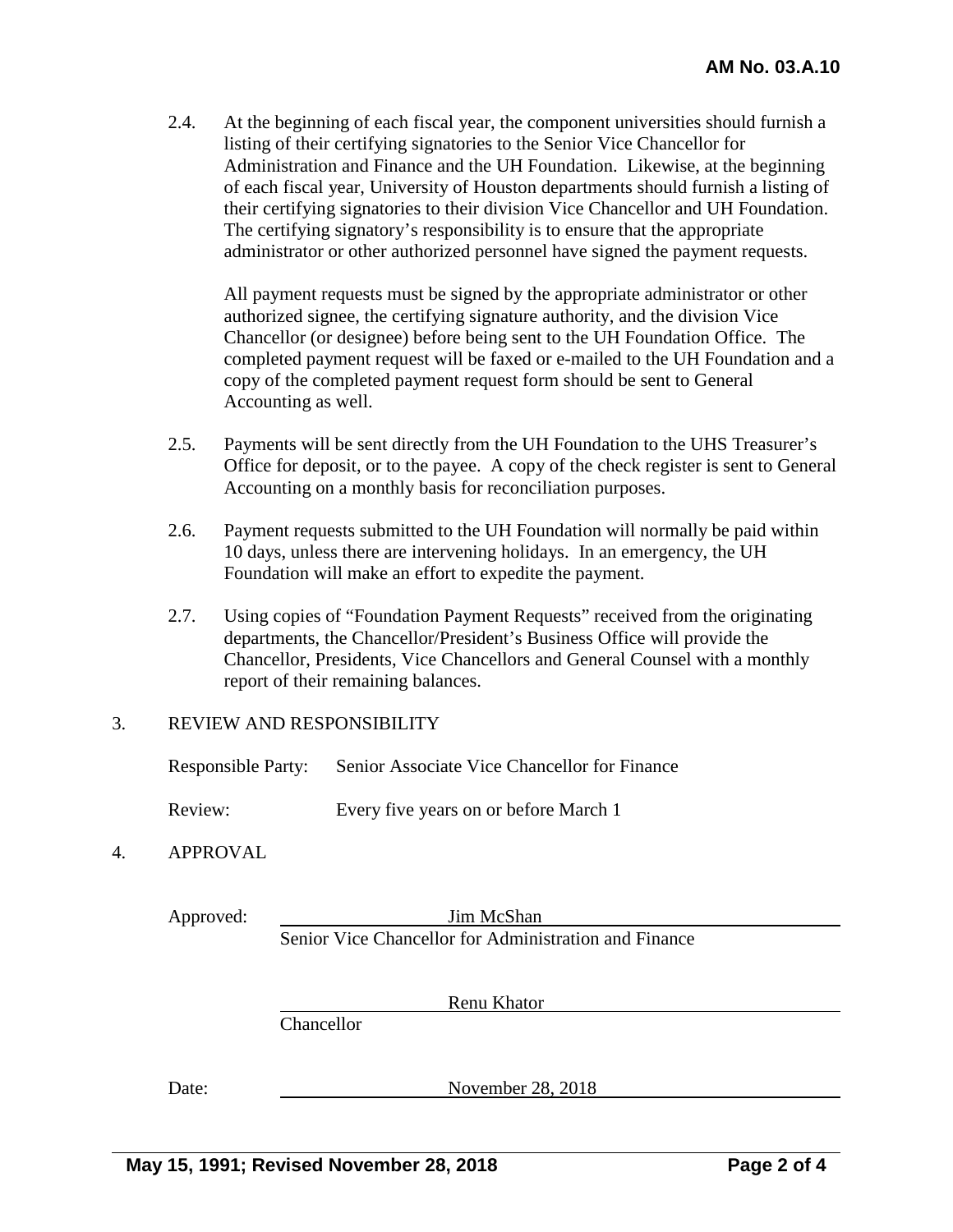# **REVISION LOG**

| <b>Revision</b><br><b>Number</b> | <b>Approval</b><br><b>Date</b> | <b>Description of Changes</b>                                                                                                                                                                                                                                                                                                                                                                                                                                                                                                                                                                                                                               |
|----------------------------------|--------------------------------|-------------------------------------------------------------------------------------------------------------------------------------------------------------------------------------------------------------------------------------------------------------------------------------------------------------------------------------------------------------------------------------------------------------------------------------------------------------------------------------------------------------------------------------------------------------------------------------------------------------------------------------------------------------|
| 1                                | 05/15/1991                     | Initial version                                                                                                                                                                                                                                                                                                                                                                                                                                                                                                                                                                                                                                             |
| $\overline{2}$                   | 01/03/1995                     | Added additional documentation to Section 1.0 and Section 2.0<br>per current operating practices                                                                                                                                                                                                                                                                                                                                                                                                                                                                                                                                                            |
| 3                                | 11/15/1999                     | Applied revised SAM template. Changed title from "Check<br>Request Procedures for UH Foundation Funds" to "Request For<br>Funds from UH Foundation." Exhibit A in this document has<br>been revised to include a signature line for the person in the<br>department or college approving the Foundation request.<br>Changed review period from annually on or before March 1 <sup>st</sup> to<br>every three years on or before March 1st. Added "Foundation<br>check requests" to the Index terms                                                                                                                                                          |
| $\overline{4}$                   | 02/22/2001                     | Added Section 2.7 to reflect current operating requirements.<br>Changed responsible party. Changed review period from<br>every three years on or before March 1 <sup>st</sup> to every two years on<br>or before March $1st$ . Added a link to Exhibit A – UHF Check<br><b>Request Form</b>                                                                                                                                                                                                                                                                                                                                                                 |
| 5                                | 10/16/2007                     | Applied revised SAM template. Add web site location for<br>Foundation Request Form to Section 2.4. To coincide with UH<br>Foundation processes, the word "Friday" was removed from<br>Section 2.6 and opted to make the phrasing more general, as the<br>UH Foundation sets the deadlines, not the System. Changed<br>review period from every two years on or before March 1 <sup>st</sup> to<br>every three years on or before March 1st                                                                                                                                                                                                                  |
| 6                                | 09/07/2011                     | Applied revised SAM template and added new Revision Log.<br>Provided the Payment Request Form as a web link in<br>Section 2.2, and removed Addendum A. Removed the phrase<br>"check request" throughout document and inserted the phrase<br>"payment request." The process in Section 2.4 was updated to<br>current operating practices. Section 2.5 documents sending a<br>copy of the check register to General Accounting on a monthly<br>basis for reconciliation purposes. In Section 2.7, the<br>Administration and Finance Business Services Office was<br>replaced with the Chancellor's/President's Business Office.<br><b>Removed Index Terms</b> |
| $\tau$                           | 03/23/2016                     | Updated Section 1.2 for expenditures being paid for or<br>reimbursed are consistent with System objectives. Added<br>Foundation Payment Request Form in Sections 2.2 and 2.7.<br>Added travel requests to support documentation in Section 2.3,<br>and indicated requirement to have all approvals completed.<br>Completed payment requests will be faxed or e-mailed to the<br>UH Foundation per update in Section 2.4                                                                                                                                                                                                                                     |